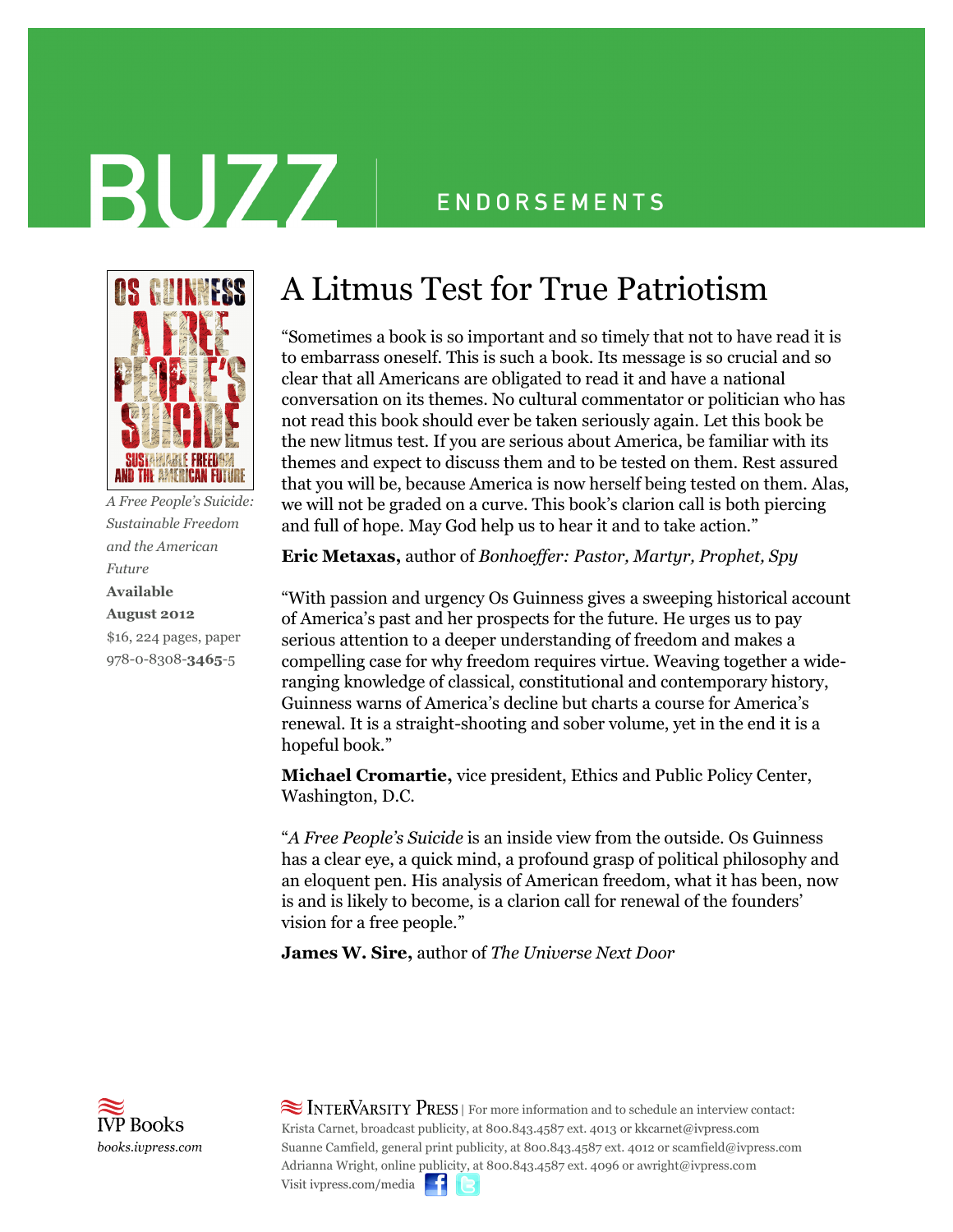## **Q & A** AUTHOR INTERVIEW



**Os Guinness,** D.Phil., Oxford writer, lecturer and social critic

### Live free or die?

#### **What moved you to write this book?**

**Os Guinness:** I'm a European, but I'm a great admirer of this country. I think when you come to things that are key for the world, such as freedom, America has what historians used to call the most *nearly* perfect system. But in the last fifty years, particularly since the 1960s, this country is in danger of undermining and throwing away its heritage. If ever America was to practice her first principles and be relevant to the whole world, it's today. But at the very moment she could be more relevant than ever, she isn't, because Americans are squandering their heritage. So I'm partly outraged at the follies I see in this country, and partly extremely sad.

#### **Why is the topic of freedom so important to consider during an election year?**

**Os:** Well here we are in the full cycle of the horse race, and many of the issues being discussed are relatively trivial, compared with the deep underlying issues of the republic. And unless they're put right, America will be in trouble. This issue of sustainable freedom is the very deepest one.

#### **What can we learn from our nation's founders about establishing and sustaining freedom?**

**Os:** The founding fathers had a clear understanding of the tasks they were trying to attempt. The first was to win freedom: the revolution in 1776. But revolutions are not that distinctive. The second task was ordering freedom: that's the Constitution, and that took longer and took a lot more thought. The third part, though, they were equally insistent on, and that was sustaining freedom. Now the fact is they stressed that, because that's the hardest part. But 230-odd years later, hardly any Americans talk of that today. But of course that is today's challenge.

#### **Why is it such a critical time for American citizens to act?**

**Os:** Now that America is dominant in the world, there's only one final stage after dominance, which is decline. So if America doesn't want to decline, you've got to consider what's sustainable. The current American versions of freedom are not sustainable. Unless America discusses how to sustain freedom and renew freedom, she will decline.

 $\approx$  INTERVARSITY PRESS | For more information and to schedule an interview contact: Krista Carnet, broadcast publicity, at 800.843.4587 ext. 4013 or kkcarnet@ivpress.com Suanne Camfield, general print publicity, at 800.843.4587 ext. 4012 or scamfield@ivpress.com Adrianna Wright, online publicity, at 800.843.4587 ext. 4096 or awright@ivpress.com Visit ivpress.com/media  $\blacksquare$ 

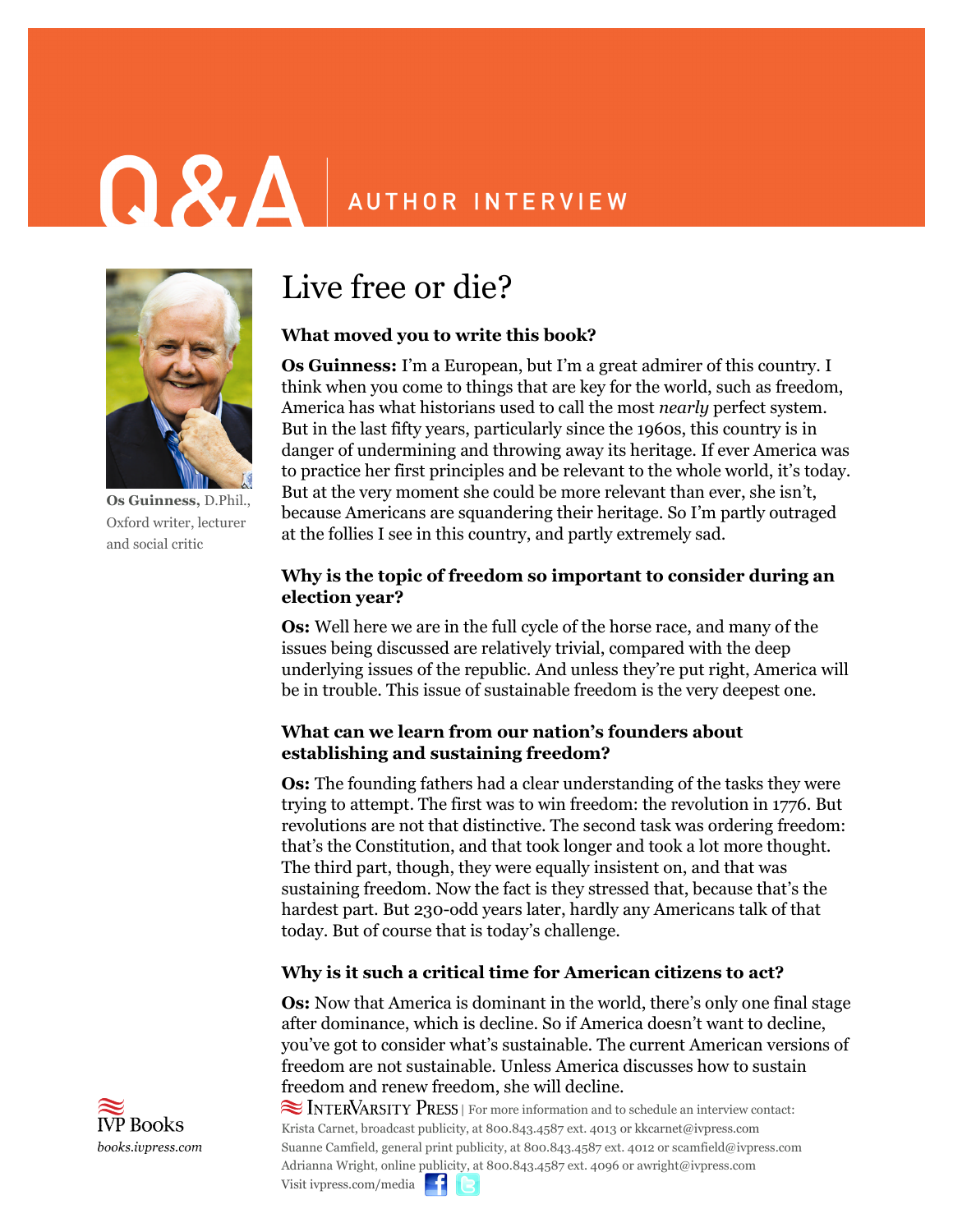## **Q & A** AUTHOR INTERVIEW



*A Free People's Suicide: Sustainable Freedom and the American Future* **Available August 2012** \$16, 224 pages, paper 978-0-8308-**3465**-5

#### **What do you mean by sustainable freedom?**

**Os:** We think of the framers as revolutionary, and they were. But they were also rooted, in the sense that they tried to use history to defy history. If you look at the classics, you have umpteen reasons for why freedom never lasts. So they wanted to create the political equivalent of a perpetual motion machine: a free republic that could stay free forever. If you think of a recycling triangle with the sides that just keep going round and round, the framers' "golden triangle" was this: freedom requires virtue, virtue requires faith of some sort, and faith of any sort requires freedom (and that freedom requires virtue!). This is not a little moralistic saying; it's really hard prudential politics. If this triangle is preserved, then freedom has a chance of surviving.

#### **What are the other kinds of freedom?**

**Os:** The great Jewish philosopher Isaiah Berlin, who was at Oxford when I was a student, talked of the two types of freedom: negative and positive, or "freedom from" and "freedom for." And most modern Americans have only the negative view of freedom. Now, if I'm free from everybody else, I will cut myself off from being responsible for them. Libertarianism taken too far leads to an attitude of freedom that becomes indifference.

If you take the two freedoms, positive and negative, they need each other. In a way, negative freedom is the preliminary first stage; you need to be free from whatever is oppressing you. But then the question is, free for what? "Freedom for" assumes and requires that you know the truth of who you are: if we're animals, we'll live a certain way; if we're humans made in the image of God with an inalienable dignity, we'll live another way. So the reason it's controversial today is that "freedom for" assumes a worldview.

#### **What can individual Americans do to maintain freedom?**

**Os:** Do what you can, where you are, in the sphere of your calling. The way we approach these huge big-picture problems is to understand what our gifts are, what our resources are, what our spheres of influence are, and to be responsible in those spheres. So I'm a writer, not a politician. A politician is not a computer scientist. A computer scientist is not a homemaker, and so on. We've each got different callings. We've each got to think where the issues touch us and live a different way.



 $\approx$  INTERVARSITY PRESS  $\mid$  For more information and to schedule an interview contact: Krista Carnet, broadcast publicity, at 800.843.4587 ext. 4013 or kkcarnet@ivpress.com Suanne Camfield, general print publicity, at 800.843.4587 ext. 4012 or scamfield@ivpress.com Adrianna Wright, online publicity, at 800.843.4587 ext. 4096 or awright@ivpress.com Visit ivpress.com/media  $\blacksquare$